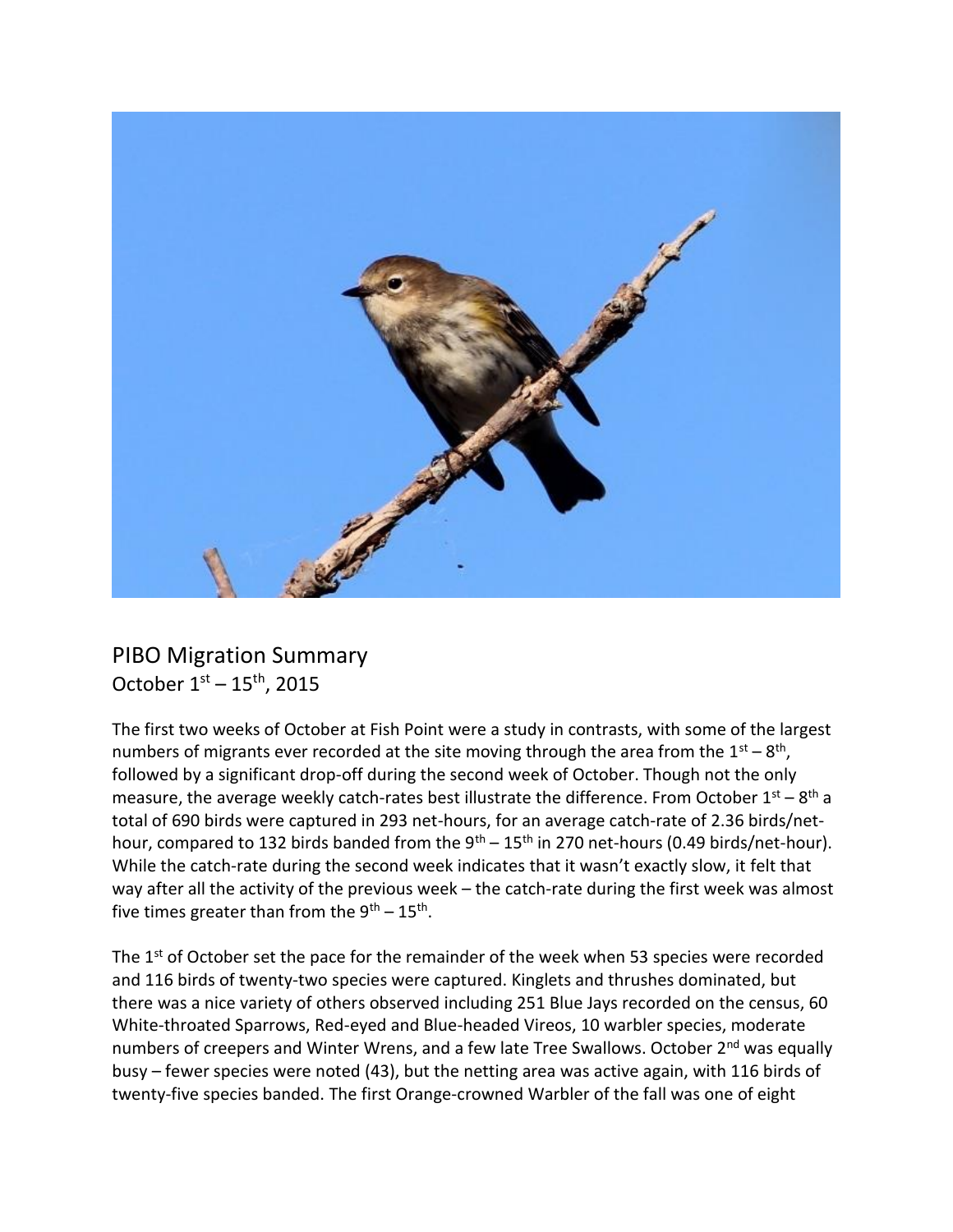warbler species captured on the day. Activity tapered off the next day, with just 36 species tallied in the official count area, but it was a brief pause.

The next day, October  $4<sup>th</sup>$ , was fairly active on the morning census down to the tip and back, with about fifty kinglets recorded along with small number of four warbler species, a group of 44 Blue Jays, and ones-an-twos of creepers, Winter Wrens, and phoebes. Given these numbers – and while there's often a considerable difference between the totals on the walk and in the netting area – it was quite a surprise to find Sumiko and Sachiko having a very busy time with the banding. All told, 158 birds of nineteen species were captured on the  $4<sup>th</sup>$  in just thirty-six net-hours (4.40 birds/net-hour). More than half of the birds were kinglets (66 Golden-crowned and 20 Ruby-crowned), but lots of other species were banded in smaller numbers including White-throated Sparrow (15 banded), Brown Creeper (14) Swainson's Thrush (11), up to half-adozen each of Eastern Phoebe, Blue-headed Vireo, Gray-cheeked and Hermit Thrush, and six warbler species. The 5<sup>th</sup> was a near repeat, with 55 species recorded and 141 birds of twentyone species banded (3.81 birds/net-hour). Species observed included Common Loons and some lingering Common Terns on the lake, 4 raptor species, lots of Northern Flickers and Blue Jays, catbirds and thrashers, and 10 warblers species, including the season's third Northern Parula. Banding highlights on the day included 5 captured Blue-headed Vireos, 18 more Brown Creepers, 4 thrush species, 8 Nashville Warblers, and another 72 kinglets.

Migration activity finally tapered off and it was relatively quiet on the  $6<sup>th</sup>$  when 44 species were recorded and 24 birds banded. A couple of fall 'firsts' made an appearance – American Bittern and Red-shouldered Hawk – and there were lots of Blue Jays (242) flying south off the point on census, but kinglet and thrush numbers were much reduced. This pace continued up to the 10<sup>th</sup> – there were still quite few landbirds around, with 48 individuals captured on the  $7<sup>th</sup>$  and 56 on the 10<sup>th</sup>, along with 470 Blue Jays on the  $8<sup>th</sup>$  – but this didn't last. By October 12<sup>th</sup> numbers were reduced to 32 species recorded on the day and a mere four birds captured in 45 net-hours (0.08 birds/net-hour). Activity picked up slightly on the last two days of the summary period, with 48 species observed on the 14<sup>th</sup>, but it was a far cry from the numbers recorded at the start of the month.

As for the first week, the number of banded birds and the average catch-rate represents the fifth highest weekly totals at the station in thirteen years of operation. As an aside, it's worth pointing out that PIBO operates less than half the number of daily net-hours of any migration or banding site in North America, and less than a third of many stations. In this respect, banding totals themselves don't provide much information apart from how much effort has gone in to catching birds, and, as such, are often misleading i.e. a banding station that captures 200 birds in a day leaves the impression that it is busier than a station that captures 100 birds, yet the opposite is true if the first site captures 200 birds in 100 net-hours (2.0 birds/net-hour) and the second site bands 100 birds in 40 net-hours (2.5 birds/net-hour). So, while the annual banding totals at many other sites are often much higher than PIBO's, this is almost entirely due to the large-scale effort at many stations to catch as many birds as possible, rather than the average catch-rate, which reflects the actual number of birds in the area.